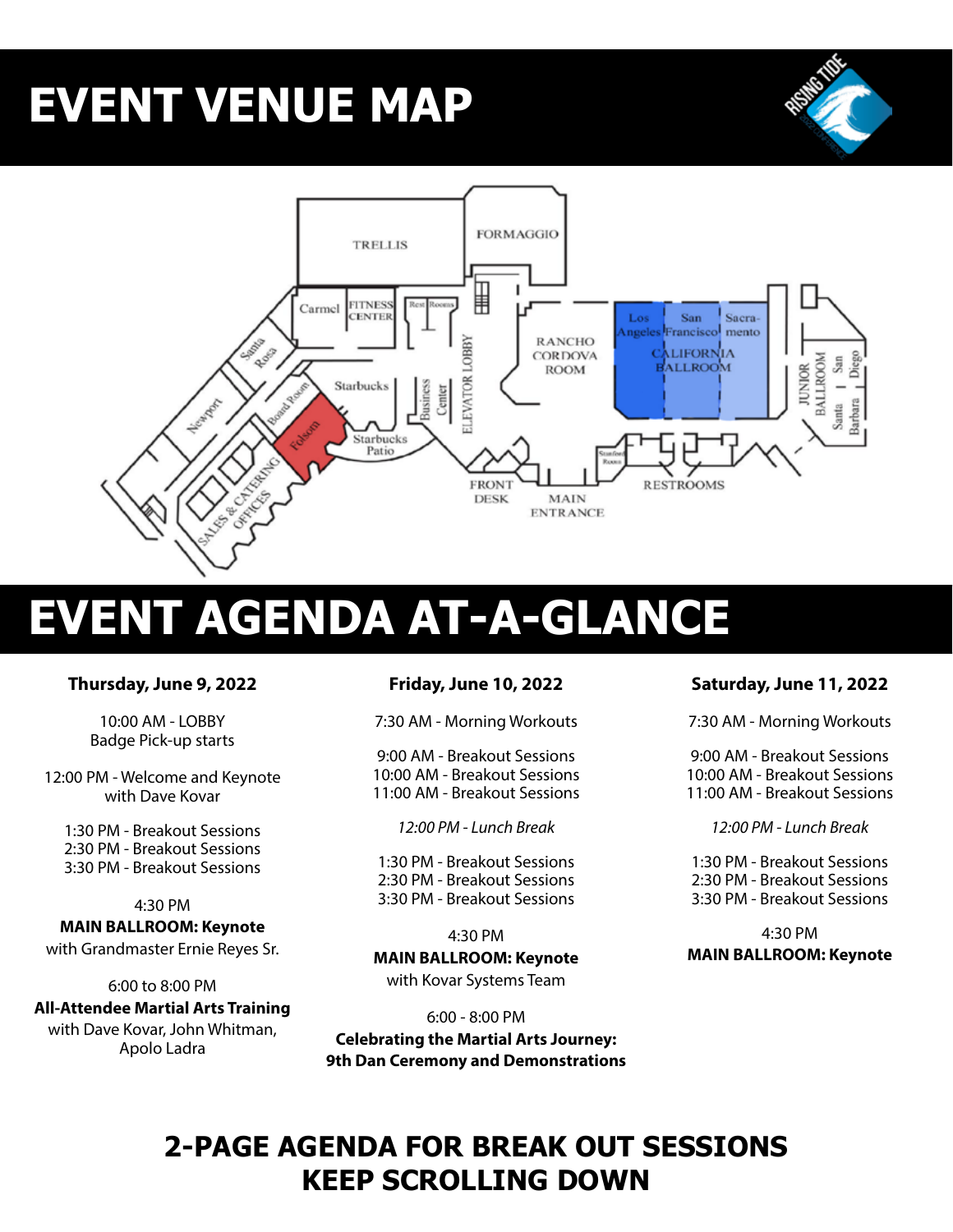# **BREAKOUT SESSIONS 1 of 2**



#### **THURSDAY, JUNE 9, 2022 ROOM 1 (Los Angeles) ROOM 2 (San Francisco) 1:30PM Maximizing the Student Experience** Brannon Beliso **Epic Holiday Sales: Make Your Customers, Your Staff and Your Bank Account Happier This Year** Will Potter **2:30PM Black Belt Retention** Tom Callos **Rotating Curriculum: How to Make It Work** Tim Leard **3:30PM The 5 Most Important Things to Do In A Martial Arts School** Dave Chamberlain **Transformational Retention Practices** Paul Duarte

### **FRIDAY, JUNE 10, 2022**

| 7:30AM  |                                                                                                               |                                                                                                             |
|---------|---------------------------------------------------------------------------------------------------------------|-------------------------------------------------------------------------------------------------------------|
| 9:00AM  | <b>Multi-School Success and Failure:</b><br><b>Figuring Out What Works Best For You</b><br><b>Group Panel</b> | <b>Effective Expense Management</b><br>Julie Alexander & Sarah Morris                                       |
| 10:00AM | Be Priceless - Grow Your Studio By Projecting Value<br>Chris Santillo                                         | Master Their Journey, Master Your Growth - Part 1<br><b>Rick Siegrist &amp; Ben Timm</b>                    |
| 11:00AM | <b>Making a High Powered School Launch</b><br><b>Nancy Walzog</b>                                             | Team Communication: How to Hold Your People Accountable The<br><b>Right Way</b><br><b>Derrek Hofrichter</b> |
| 1:30PM  | <b>Building Out a School For Excellence</b><br><b>Chris Cantwell</b>                                          | <b>Recruiting Millennials &amp; Gen Z</b><br><b>Bryan Nay</b>                                               |
| 2:30PM  | Building a School Culture People Want to Be a Part of<br><b>Fariborz Azhakh</b>                               | <b>How to Negotiate a Great Lease</b><br>Dave Chamberlain & Vincent Bardini                                 |
| 3:30PM  | Women in Martial Arts: One Champion's Journey<br>Graciela Casillas                                            | Master Their Journey, Master Your Growth - Part 2<br><b>Rick Siegrist &amp; Ben Timm</b>                    |

### **SATURDAY, JUNE 11, 2022**

| 7:30AM  |                                                                            |                                                                                                        |
|---------|----------------------------------------------------------------------------|--------------------------------------------------------------------------------------------------------|
| 9:00AM  | Developing a Rockstar Team<br>Samar Shir & Wade Taylor                     | <b>Preparing for the Sale of Your Business</b><br>Dave Chamberlain                                     |
| 10:00AM | The 3 A's: Attendance, Attitude, and Achievement<br><b>Thomas Clifford</b> | <b>Personal Finance Basics</b><br>Sarah Morris & Nick Wilson                                           |
| 11:00AM | <b>What's the Secret Sauce?</b><br><b>Elaine Warrener</b>                  | <b>Change Management: Lessons From COVID</b><br><b>Chris Mierzwiak</b>                                 |
| 1:30PM  | Developing & Tracking Stats In Your School<br><b>Julie Alexander</b>       | <b>Retirement Planning - The Math and Psychology</b><br>of Financial Independence<br>Chris Santillo    |
| 2:30PM  | <b>Modern Developments of Muay Thai</b><br><b>Patrick Rivera</b>           | <b>Learning to Surf Chaos: Managing Your Email</b><br>and Calendar Like a Pro<br><b>Wayne Whitzell</b> |
| 3:30PM  | <b>Tools for Automating Your Schools Operations</b><br>Jordan Shipman      | <b>Success Through Habits</b><br>Xai Lor                                                               |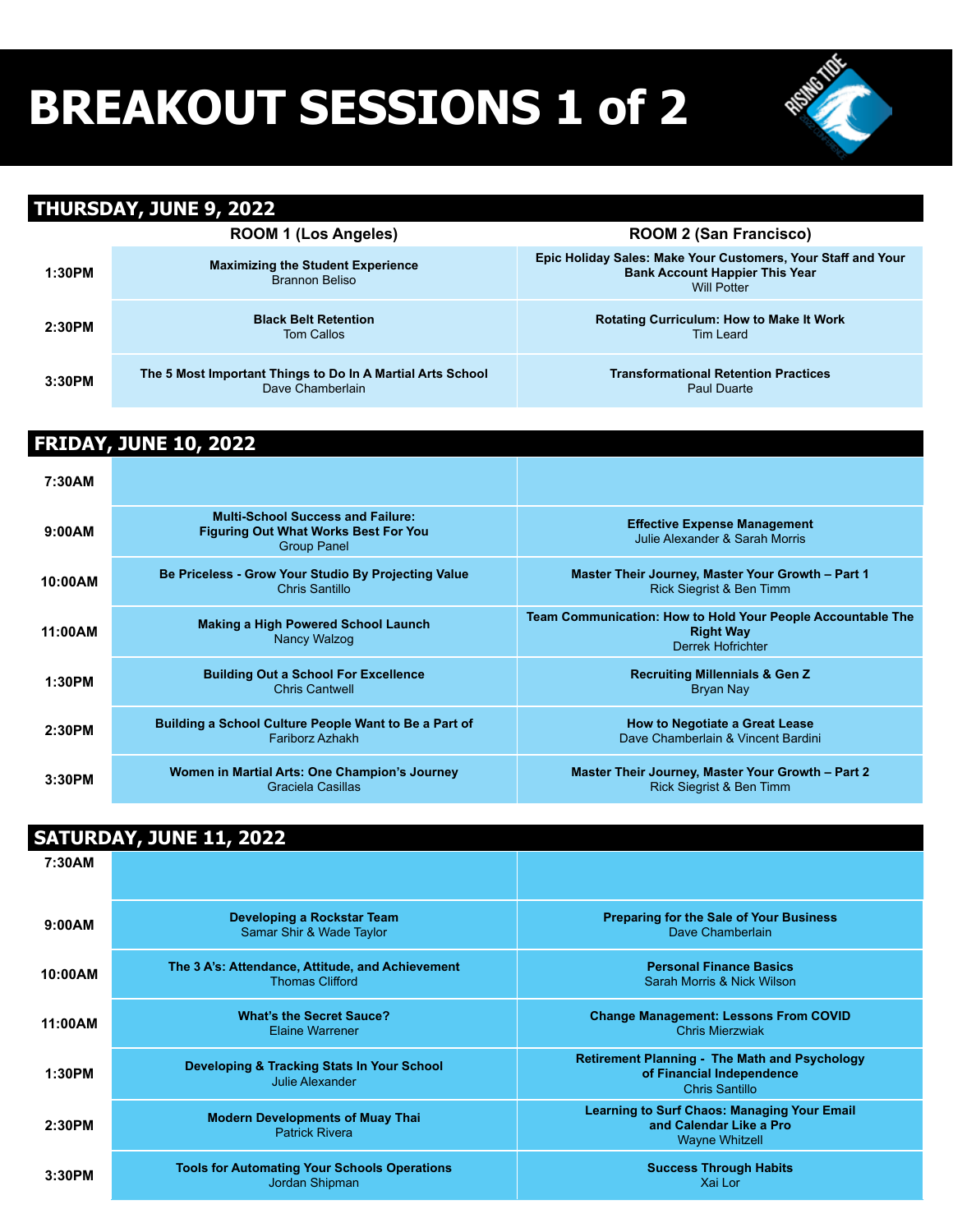# **BREAKOUT SESSIONS 2 of 2**

## **THURSDAY, JUNE 9, 2022**

|        | <b>ROOM 3 (Sacramento)</b>                                            |  |  |
|--------|-----------------------------------------------------------------------|--|--|
| 1:30PM | <b>Emergency Defenses vs. Gun &amp; Knife Attacks</b><br>John Whitman |  |  |
| 2:30PM | Serrada Escrima Fundamentals<br>Carlito Bonjoc                        |  |  |
| 3:30PM | <b>Traditional Kobudo Bo Training</b><br>Mark Caswell                 |  |  |

| <b>FRIDAY, JUNE 10, 2022</b> |                                                                                                                     | <b>ROOM 4 (Folsom)</b>                                                                                     |
|------------------------------|---------------------------------------------------------------------------------------------------------------------|------------------------------------------------------------------------------------------------------------|
| 7:30AM                       | <b>Rise &amp; Thrive: Morning Bodywork Routine</b><br>Dave Kovar                                                    | <b>Multi-Style Open Mat Training</b><br><b>Nick Wilson</b>                                                 |
| 9:00AM                       | <b>Classroom Formatting and Schedules:</b><br><b>Optimize Your Student Experience</b><br><b>Ken Grube</b>           | <b>BJJ Mount Attacks</b><br><b>Derrek DiManno</b>                                                          |
| 10:00AM                      | <b>History of Kobudo</b><br>Mikio Nishiuchi                                                                         | <b>Progressive, Authentic Muay Thai Systems for</b><br><b>All Ages and Levels</b><br><b>Patrick Rivera</b> |
| 11:00AM                      | The Classics Never Go Out of Style:<br>Positive, Patient, Professional<br><b>Nick Wilson</b>                        | Iron Dragon Kosho Senjitsu Fighting Concepts<br><b>Ray Arquilla</b>                                        |
| 1:30PM                       | <b>Creativity In the Classroom - Instructor Drill Exchange</b><br><b>Chad Shepherd</b>                              | <b>No Gi Back Attacks</b><br>Chris Mierzwiak & Jordan Shipman                                              |
| 2:30PM                       | <b>Tools For Conversions</b><br><b>Elaine Warrener</b>                                                              | <b>Kali Stick Flow and Weapons Sparring</b><br>Apolo Ladra                                                 |
| 3:30PM                       | <b>Instructor Workshop: Developing Flexible Strategies</b><br>in Presenting Curriculum<br>Paul McCarthy & Tim Leard | Ken Hen: Moving Meditation and Breathing Exercises<br><b>Mikio Nishiuchi</b>                               |

## **SATURDAY, JUNE 11, 2022**

| 7:30AM  | <b>Rise &amp; Thrive: Mobility for Performance</b><br>Bryan Nay                     | <b>Multi-Style Open Mat Training</b><br><b>Chad Shepherd</b> |
|---------|-------------------------------------------------------------------------------------|--------------------------------------------------------------|
| 9:00AM  | <b>Living the Satori Lifestyle</b><br>Dave Kovar                                    | <b>Introduction to Capoeira</b><br>Alma Cardoso              |
| 10:00AM | <b>Using Technology in the Classroom</b><br>Ali Ghafour & Scott Granger             | <b>Judo for MMA</b><br>Chuck Jefferson                       |
| 11:00AM | <b>Adaptive Martial Arts Instruction</b><br>Paul McCarthy                           | <b>Weapons Disarms</b><br><b>Manny Esmeraldo</b>             |
| 1:30PM  | Own Your School's Community and Ditch the Competition<br>Mike Guido                 | <b>West Coast Eskrimador Doce Pares</b><br><b>Nito Noval</b> |
| 2:30PM  | <b>How to Work A New Student Acquisition Booth</b><br>Mariah Faris-Higa & Jen Anaya | <b>Wrestling for BJJ</b><br><b>Dustin Akbari</b>             |
| 3:30PM  | <b>Parent Communication Instructor Workshop</b><br><b>Tim Leard</b>                 | <b>Martial Arts Training</b><br>Dave Kovar                   |

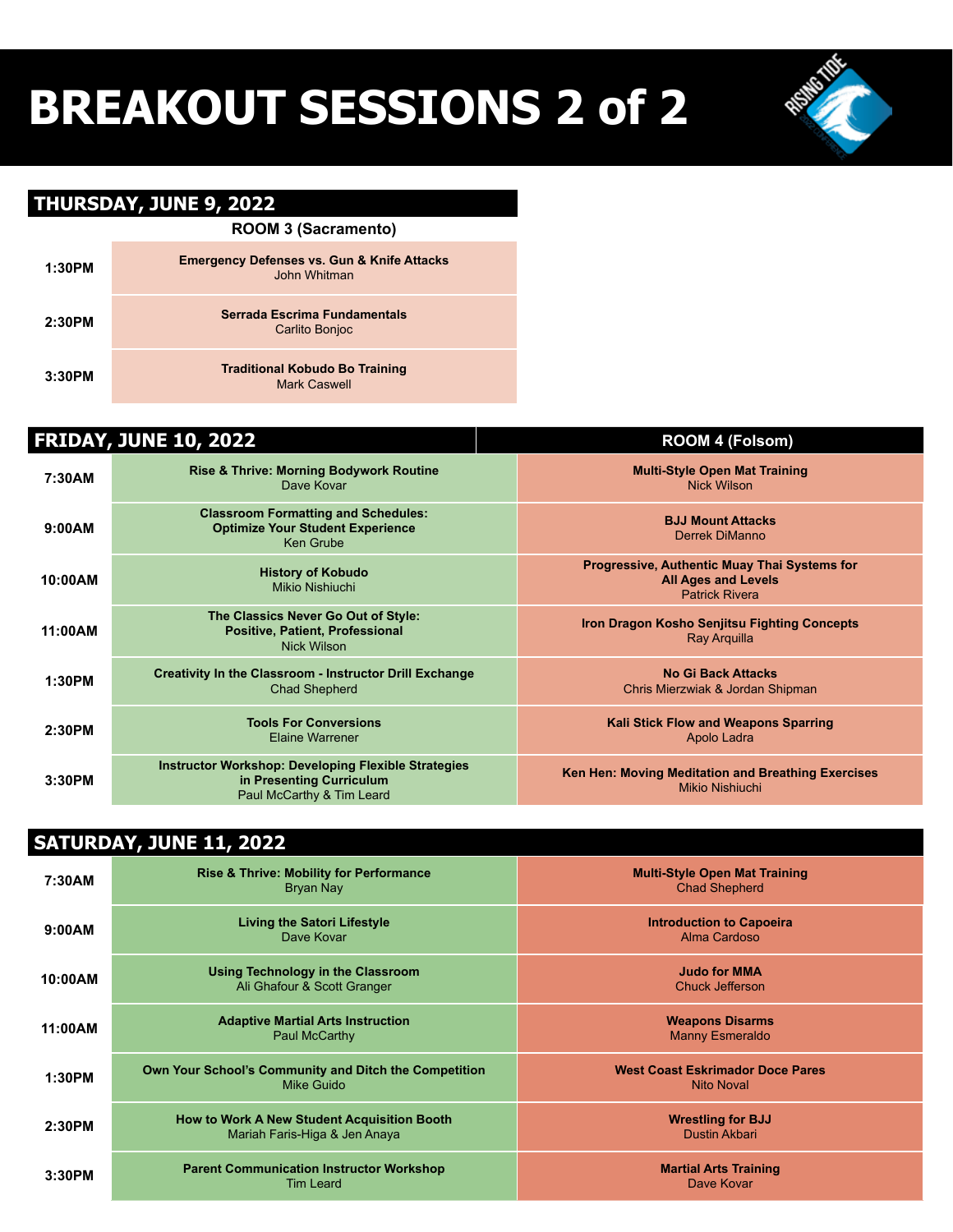## **Session Descriptions by Speaker**



#### **Brannon Beliso**

#### **"Maximizing the Student."**

Learn to create an experience through understanding and fulfilling a student's highest needs. Maximizing each and every opportunity to build a relationship is vital to this and retention. Brannon shares his unique culture's insights and values that consistently grosses his two schools over two million dollars annually.

#### **Group Panels**

#### **"Multi-School Success and Failure: Figuring Out What Works Best for You."**

Please join us for a presentation and discussion of the good, the bad, and the ugly of running multiple schools.

#### **Dave Chamberlain**

#### **"The Five Most Important Things To Do In A Martial Arts School."**

A martial arts academy is a beehive of activity from the moment it opens to begin the day, until the last class is taught at night. Knowing what activities to prioritize and where to spend the limited amount of quality time available, is crucial for owners of martial arts schools to understand.

In this session we will discuss the five areas in the Kovar's Academies where we place the most focus 1) Statistics – Student Count, Quits, Net News, Financial Results, 2) Communications – Parent, Student, Staff , 3) The Value Of A Program Director, 4) Building And Nurturing A Strong Culture, and 5) Developing An Effective Teachers-In-Training (TNT) Program.

#### **"Preparing For The Sale Of Your Business."**

There was a time when a martial arts school owner would simply close their school when they wanted to retire, believing they wouldn't be able to sell it. Owning a martials arts school can be not only a lucrative profession, but the school itself can be an asset that can command a fair price in a sale, if the process is done correctly.

During this presentation we will discuss the best method for preparing for the sale of a martial arts school in order to receive the best and fairest price possible. This will include determining the best timing for a sale, the documentation prep required in discussing a sale with a prospective buyer, the methods for determining a fair price, the need for a good story or sales presentation and how to ensure you select the right buyer so the academy's students are well served by their new instructor / owner.

#### **"How To Negotiate A Great Lease."**

ts business are personnel and rent, or occupancy costs. In this presentation we will discuss the techniques for ensuring you find the right location to lease, at the best price, for the right length of time. Whether someone is a first-time school owner, is negotiating an extension for their current space, or is moving to a new location, we will touch on the important aspects in securing, or reupping a current a lease, including: Formulating The Correct Demographics For Your School, Determining The Correct Space Requirements, Things To Keep In Mind When Negotiating With The Landlord Or Property Manager, The Right Length Of Time For A Lease, and What To Know About The Build-out, Or Tenant Improvement (TIs) Budget.

#### **Paul Duarte**

#### **"Transformational Retention Practices."**

Through Duarte's presentation, he will transform your view of retention from a system employed simply to retain students to a way of thinking and speaking that will enable you to create raving fans not just satisfied students.